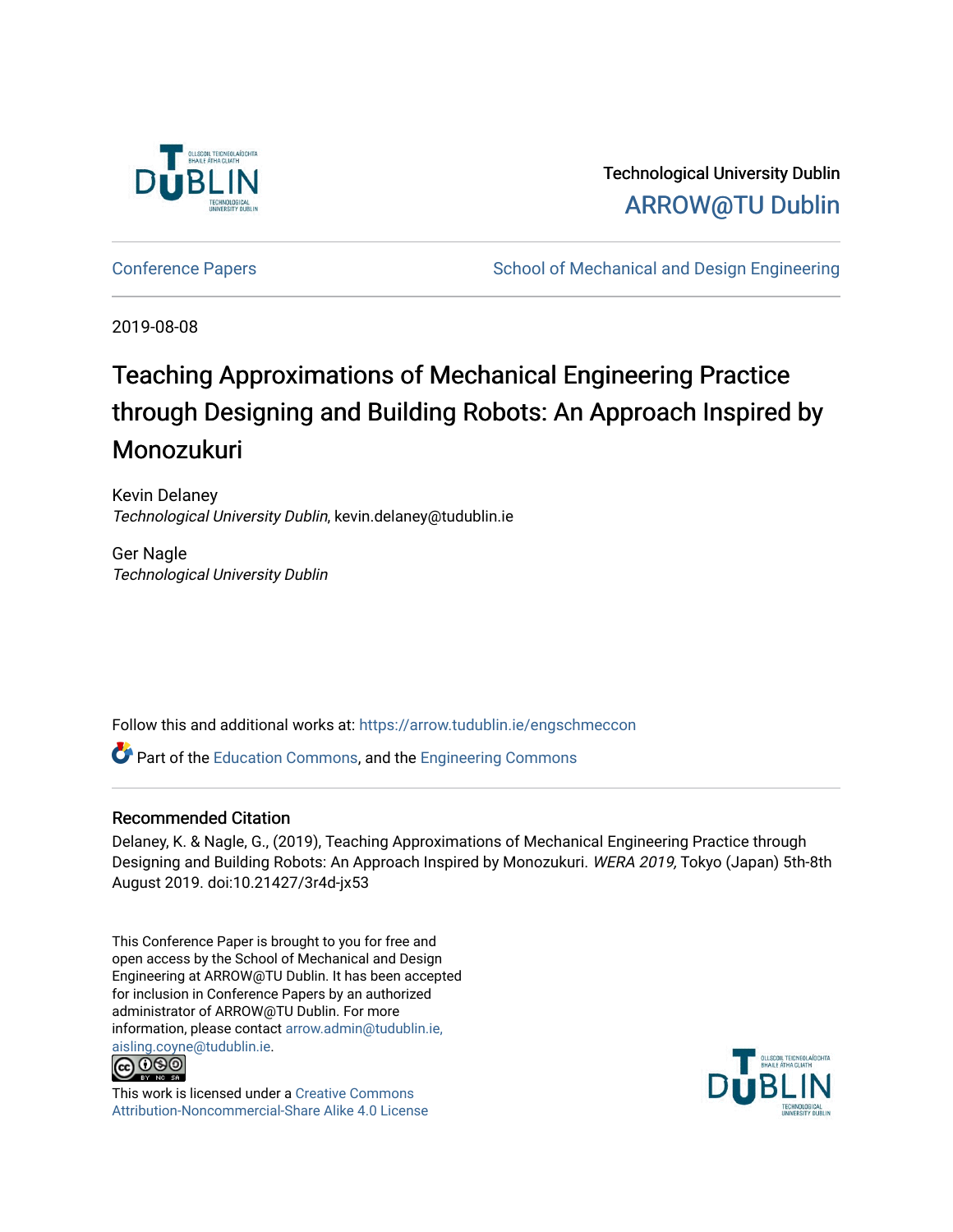# **Teaching Approximations of Mechanical Engineering Practice through Designing and Building Robots: An Approach Inspired by Monozukuri**

Delaney, Kevin Dominic and Nagle, Gerard Technological University Dublin

# **ABSTRACT**

Engineering design is a complex subject and undergraduate students, having learnt to quantify the performance of specific elements of engineering objects, often find it difficult to integrate these elements into quite basic design concepts. Upon entering the workforce engineering graduates must be able to do a great deal more than solve the technical problems taught in engineering school. To help students develop real-world engineering skills as part of their engineering education, the Mechanical Engineering Discipline in Technological University Dublin (TU Dublin) introduced Problem Based Learning (PBL) for Third Year Mechanical Engineering students in 2005.

A recent review of this teaching approach highlighted deficiencies not envisaged when the initial PBL module was conceived. Examples include students' over-confidence in the ability of their designs to solve the assigned problems and a lack of awareness of how parts designed can actually be made and assembled to form completed systems. Inspired by the lead author's experience of monozukuri, the art of making, through his employment in Japan and numerous visits there, significant changes were implemented in 2017. Based on the Japanese concept of monozukuri, Mechanical Engineering students now design, build, and test real machines within the constraints of a strict budget and time limit. For the last two years the challenge assigned to students was to construct robots to perform specific functions. This paper analyses the experience to date and shows that students are overwhelmingly positive in their evaluation of the changes implemented and, notwithstanding the increased course workload, they believe they are better prepared for their future careers.

**Keywords:** Engineering education, monozukuri, engineering practice, robots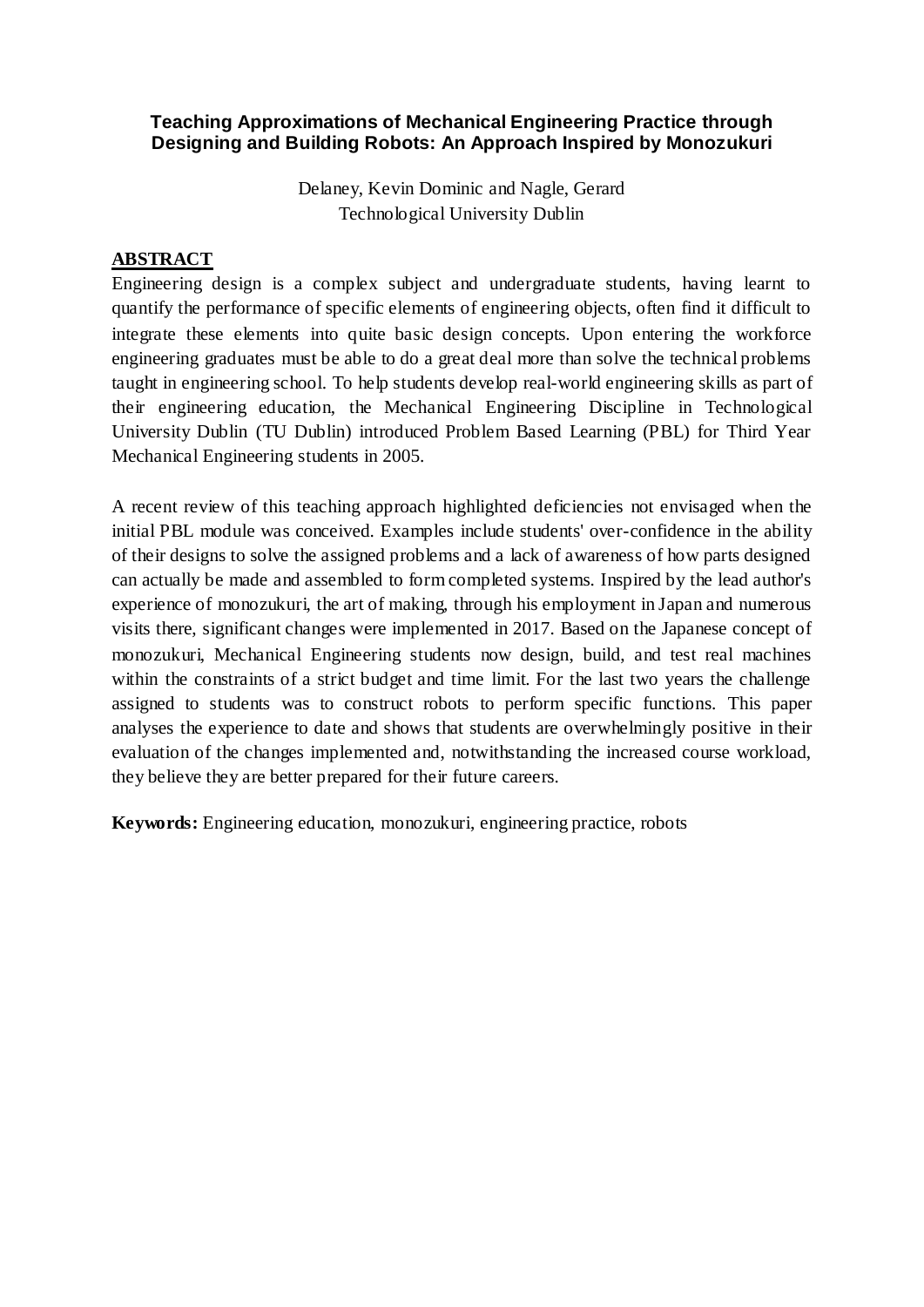#### **1. INTRODUCTION**

Employers expect that engineering graduates are ready to contribute to the employer's enterprise immediately after being hired. Therefore graduates may have little time to develop certain skills "on the job" and must be able to do much more than simply solve engineering problems taught in school before beginning employment. To do this, engineering students must, as part of their formal studies, connect their experiences in university classrooms with practice in the field. In pursuit of this goal Technological University Dublin (TU Dublin) strives to educate students who can pair engineering theory with high-level technical awareness and understanding of how to manufacture and test devices, essentially a form of "real world engineering" professional practice. This paper presents a case study of how TU Dublin addressed the question of how to teach students real world engineering skills relating to design and manufacturing so that engineering graduates can be more effectively prepared for the challenges of professional engineering practice.

According to Shulman professions such as engineering, medicine, teaching, nursing, law and the clergy share a common set of tenets (1998). Shulman stated that those engaged in such professions should provide worthwhile service in the pursuit of important human and social ends; possess fundamental knowledge and skills (especially an academic knowledge base and research); develop the capacity to engage in complex forms of professional practice; make judgments under conditions of uncertainty; learn from experience; and create and participate in a responsible and effective professional community. In developing a framework for thinking about the teaching of practice in the context of a university, these are key attributes that educators must strive to inculcate in their students. Grossmann et al have identified three key concepts for understanding pedagogies of practice in professional education: representations, decomposition, and approximations of practice (2008).

Representations of practice relate to how practices of engineering are represented and what such representations teach engineering students. In the case of TU Dublin students are taught at an early stage that engineering is much more than just a technical discipline; that it is, as described by Trevelyan, simultaneously a social discipline (2009). Through structured selfstudy projects, guest lectures, career development workshops and professional development in addition to examples and case studies introduced by faculty students are taught that the technical and social aspects of engineering practice are inextricably intertwined.

Decomposition of practice relates to how practices can be broken into their constituent parts for the purposes of teaching and learning the practices. In the case of engineering relevant elements of engineering practice are taught independently, often as separate modules or subjects. Mechanical engineering students typically study a range of specialist modules including design, materials, Computer Aided Design (CAD), stress analysis, electronics and computer programming and report writing. Decomposition of practice in relation to the practice of design includes the application of sub-skills such as identifying customer requirements, identifying and complying with relevant legislation, reviewing existing and competitor products, writing a clear and concise product design specification, developing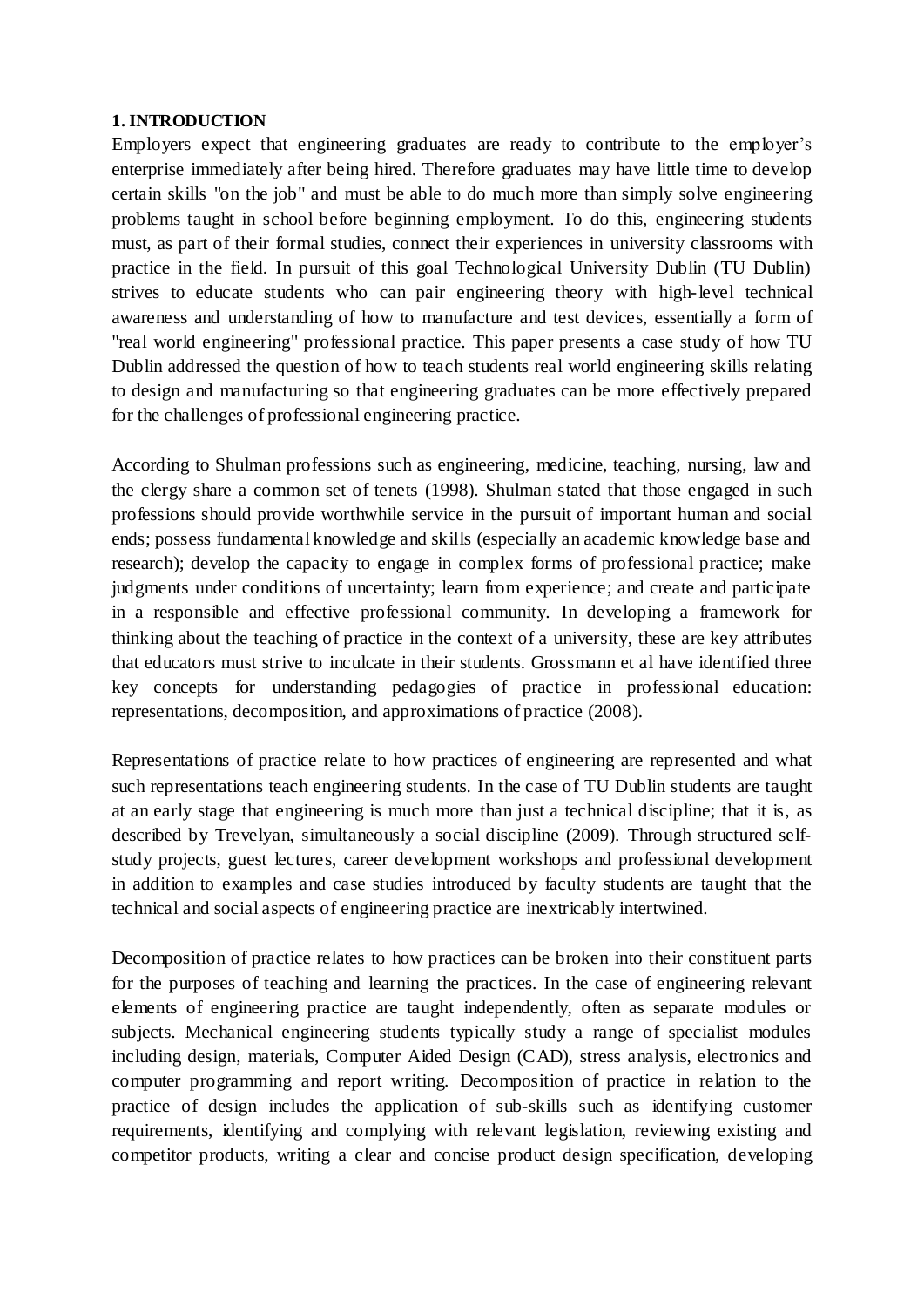suitable concepts, selecting the optimal concept, prototyping and testing this concept together with optimizing this concept for mass production

Approximations of practice relate to simulated real world conditions where students are given the opportunity to engage in engineering practices in a similar way to how a professional engineer would work, for example as part of a design engineering team but with some scaffolding so that they do not have the risk of applying the practice in an actual setting, thus the term "approximation". This paper explains how TU Dublin strives to have engineering students approximate practices as part of an Engineering Design module in the third year of a four-year mechanical engineering degree program.

## **2. PREVIOUS EFFORTS AT PROVIDING APPROXIMATIONS OF PRACTICE**

Mechanical Engineering students in TU Dublin have experienced PBL and benefitted from the opportunity to develop project management, presentation and negotiation skills, in addition to an increased awareness of component sourcing and the multi-disciplinary nature of Mechanical Engineering since 2005 (Delaney and Kelleher, 2008). The actual problem assigned to students taking this module at this time was to "Design an automatic assembly machine to assemble a product of your choice".

A recent module review suggests that students were over-confident in the ability of their designs to solve the assigned problems and insufficiently aware of how components designed can be realised through manufacturing, refined, and how they would actually function once completed. This review was prompted by comments from external examiners, industry panel advisors and comments from Engineers Ireland (2019) accreditation panel members. They identified capabilities, such as practical problem solving, sourcing, specifying and component sourcing, that they believe are most significant to success in the engineering workplace. In addition the proliferation of digital repositories have blurred the lines between what students have created themselves and what they have integrated into their designs from cloud-based collaboration environments such as GrabCAD (2019).

In addressing these concerns the module co-ordinators have reviewed how manufacturing concepts are taught to mechanical engineering students. The lead author has extensive experience of product development and manufacture in Japan from both working there a nd numerous visits over the last twenty years. In Japanese the term "monozukuri" is a compound word comprising "mono" which means "products," (literally, "thing") and "zukuri" which means "process of making or creation" (Education in Japan Community Blog, n.d.). The monozukuri concept embraces more than just "making things". It offers the idea of possessing the "spirit to produce excellent products and the ability to constantly improve a production system and process". These are important concepts for engineering students to grasp; they must strive for excellence and understand the need for continuous improvement and refinement as they develop new products and machines.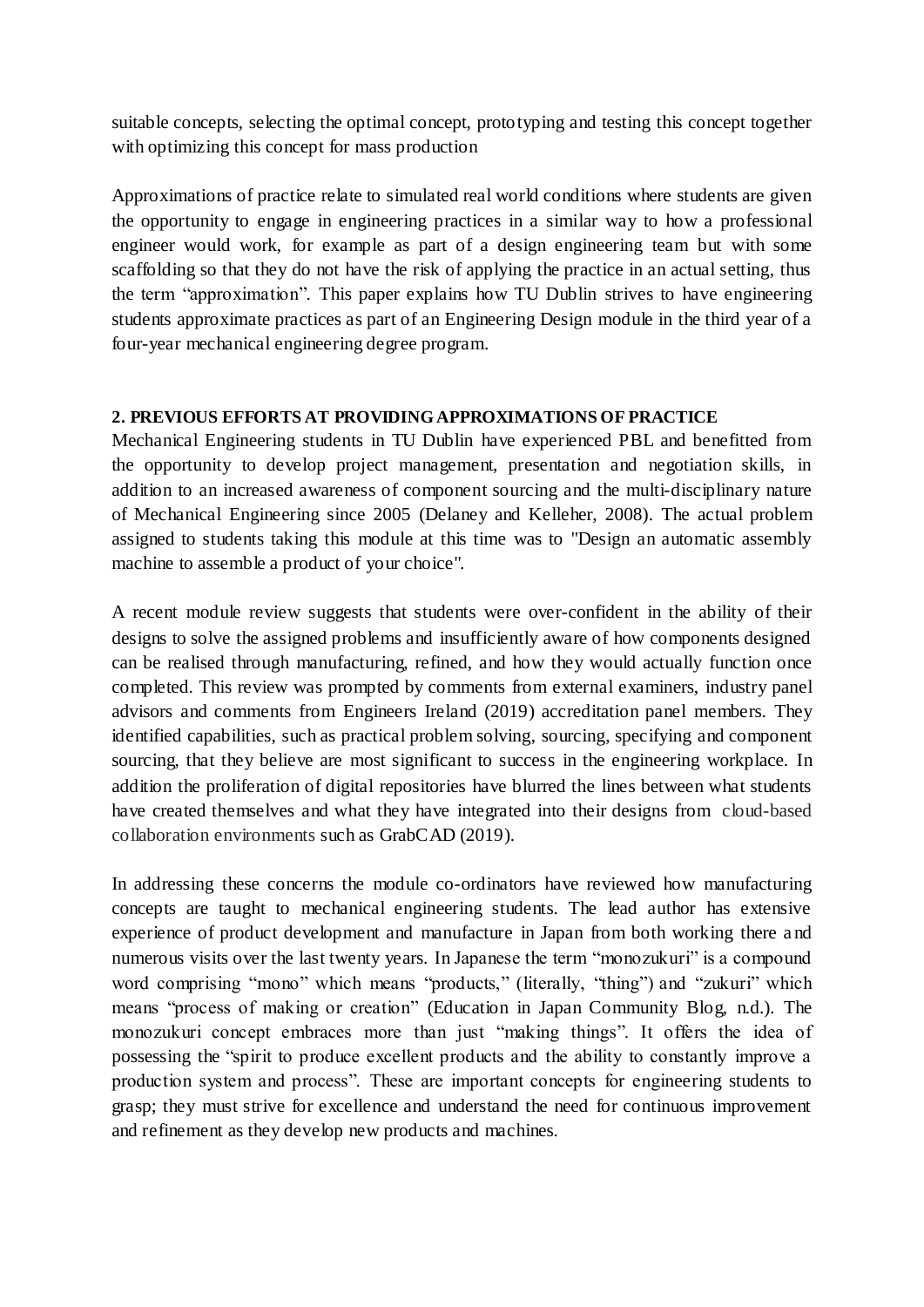This concept of monozukuri and a variety of case studies relating to teaching it, such as from Tominaga et al (2018) have inspired significant changes to this Design Projects module for third year Mechanical Engineering students.

### **3. REVISED MODULE STRUCTURE**

Students take the revised module, which is assigned 5 ECTS credits, over the course of an academic year during which they have 26 weekly sessions scheduled with the project facilitators. They work in groups of five or six and self-select which group they will work with. Each group is assigned the task of designing, fabricating and sourcing all components for, assembling, and testing a robotic machine within a budget of  $E100$ . This budget relates only to components which students opt to purchase and does not include any inputs such as stock materials, access to any workshop/laboratory equipment and/or computing facilities available though the University.

Students from a variety of backgrounds with different prior learning can join the third year of this program so the first project session each year incorporates team building activities. In performing these tasks students can get to know each other and reflect on their behavior with a view to making more informed decisions on what might work best for future projects and in doing so learn how to improve their effectiveness as engineers.

Previous research has shown that students can find it difficult to plan and integrate their design activities as part of a group. During the initial project sessions advice is given to students on how to implement appropriate project management techniques and how to document and record the decisions made by the team. Some students appear reluctant to make decisions; they appear afraid of being "incorrect". This probably stems from an expectation that there is a right or a wrong answer for everything. The design problems posed have many solutions and students are encouraged to refine their concept(s) and justify their chosen solution. Students must learn to justify their decisions and record these justifications since it is an important skill for engineers.

So that students will become familiar with a range of manufacturing processes each group's design must include components made using additive manufacturing, laser cutting, sheet metal forming, milling and turning processes. Appropriate electromechanical components and controllers must be included as part of the overall design. Typically students have sourced, programmed and optimised Arduino controllers for this purpose (2019).

The project assigned for 2017-18 was a machine to dispense ten rectangular blocks vertically in a straight line with variable pitch. An example of one group's interim CAD model and the final block dispensing robot built by that student group in 2017-18 is presented in **Error! Reference source not found.**.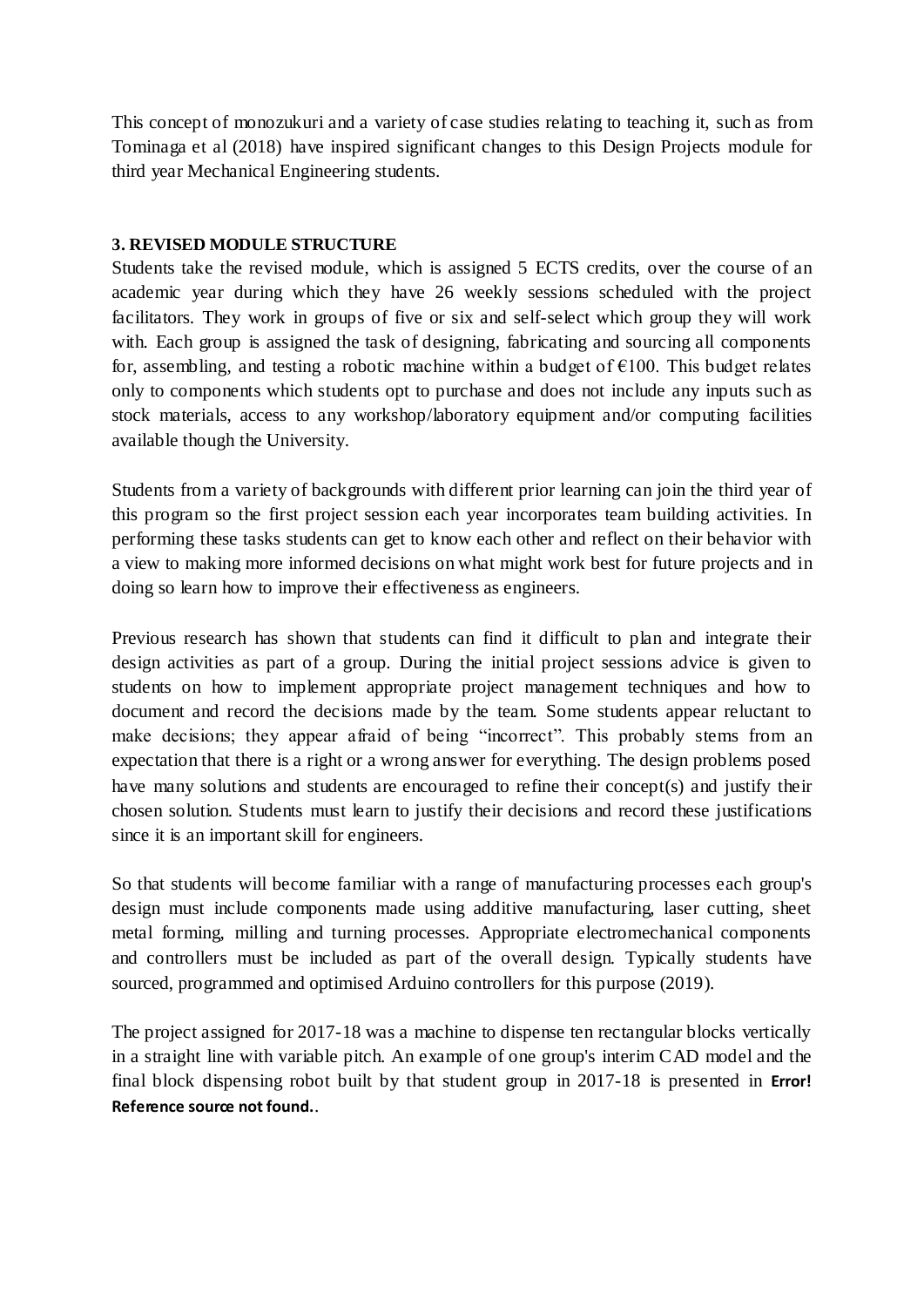

*Figure 1: An example of the interim CAD model and final block dispensing robot built by students in 2017-18*

The 2018-19 machine goal was to design and build a scaled semi-autonomous warehouse picker, examples of which are shown in [Figure 2](#page-5-0). The machine had to travel a predetermined path, sense where it was and pick up a load from an unknown location along this path and then deliver it to a target location close to the end of the path. It is noted that this was not a line-following robot and students were only made aware of the final path to be followed days before the final trials were to take place.

<span id="page-5-0"></span>

*Figure 2: Examples of CAD models and some of the semi-autonomous warehouse picker robots built by students in 2018-19*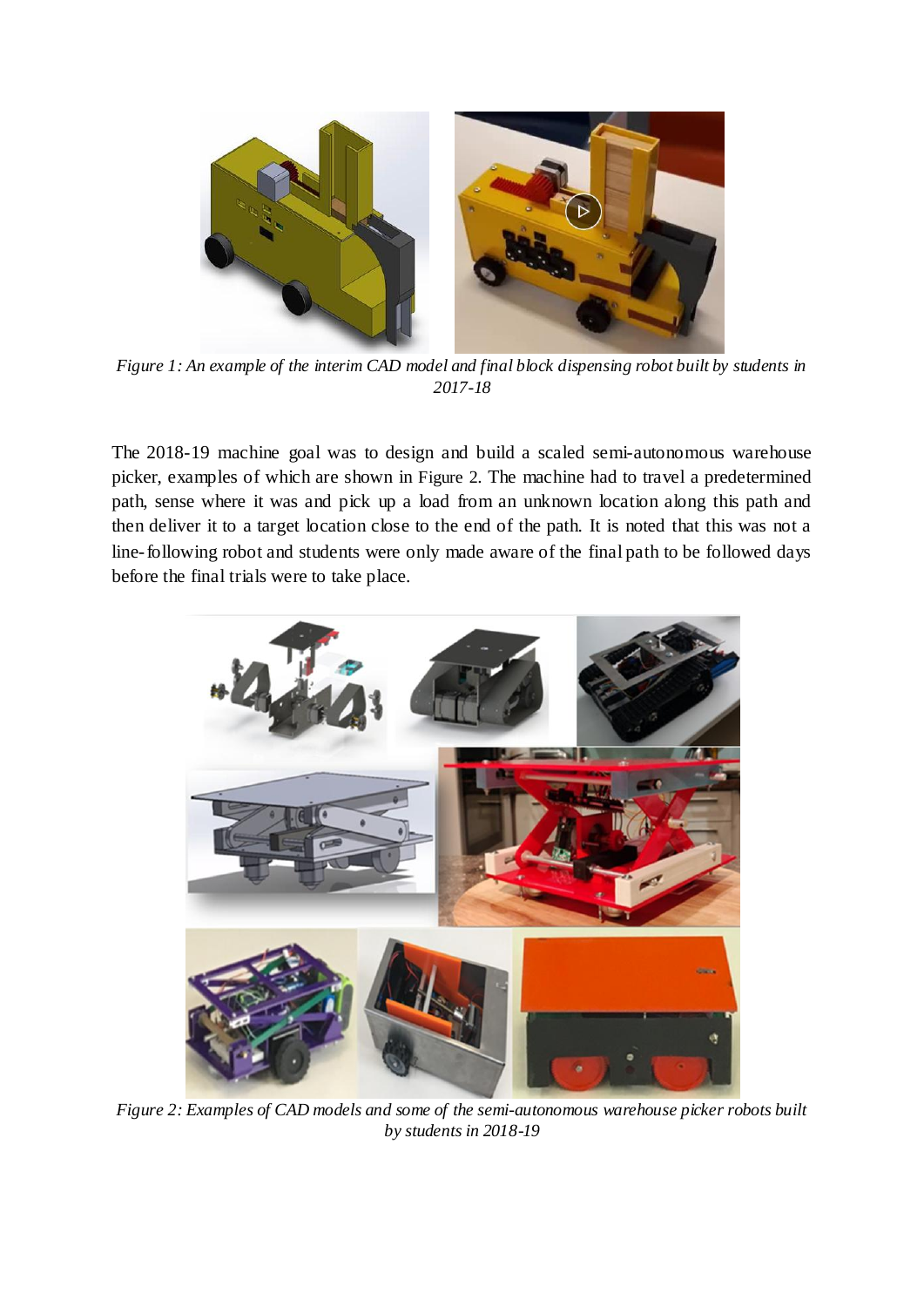Students in their groups meet the project facilitators for an average of 2.5 hours per week for the academic year. Additional support to help each team optimise their design for manufacture and actually realise their final design is available from the technicians in charge of the workshops and laboratories available to students during the year.

## **4. EVALUATING THE NEW COURSE STRUCTURE**

The learning outcomes prescribed for this module, which can be mapped to the program outcomes specified by Engineers Ireland for students undertaking an accredited mechanical engineering program, state that the learner will be able to:

- 1. Collaborate with peers to create technical designs.
- 2. Independently investigate a technical area.
- 3. Produce detailed engineering designs in specified area(s).
- 4. Produce safe designs following appropriate standards.
- 5. Select appropriate engineering components and integrate them into specific solutions.
- 6. Produce dimensioned drawings and perform a tolerance analysis.
- 7. Produce a report on an integrated design.
- 8. Present a report to a technical peer group.
- 9. Perform a cost and sustainability analysis.
- 10. Manufacture the device according to the finalised, approved drawings.
- 11. Test the device to ensure that it meets the functionality requirements laid down by the client.

In satisfying these learning outcomes all students must submit a device completed to specification, present at milestone reviews and submit a summary poster and report documenting the work completed. This technical report must include an overall project costing, technical drawings, consideration of safety standards and all supporting calculations and justification of all decisions taken in addition to minutes recording the happenings at each group meeting.

Each of these deliverables is assessed in simulated real world conditions so that students experience an approximation of engineering practice. A series of inspections are made of each robot before the final tests are performed. All faculty, friends and other students are invited to attend the final exhibition session where groups demonstrate that their robots can most closely meet the requirements.

To evaluate the module all students are encouraged to participate in surveys each year on both a module and a program basis. These surveys are anonymous and students can complete the survey using an online system and/or a paper-based system which they can complete inclass. The survey questionnaire has remained constant over several years and students have the opportunity to quantitatively rate their experience and also provide a commentary/feedback to add additional details and/or propose changes to each module.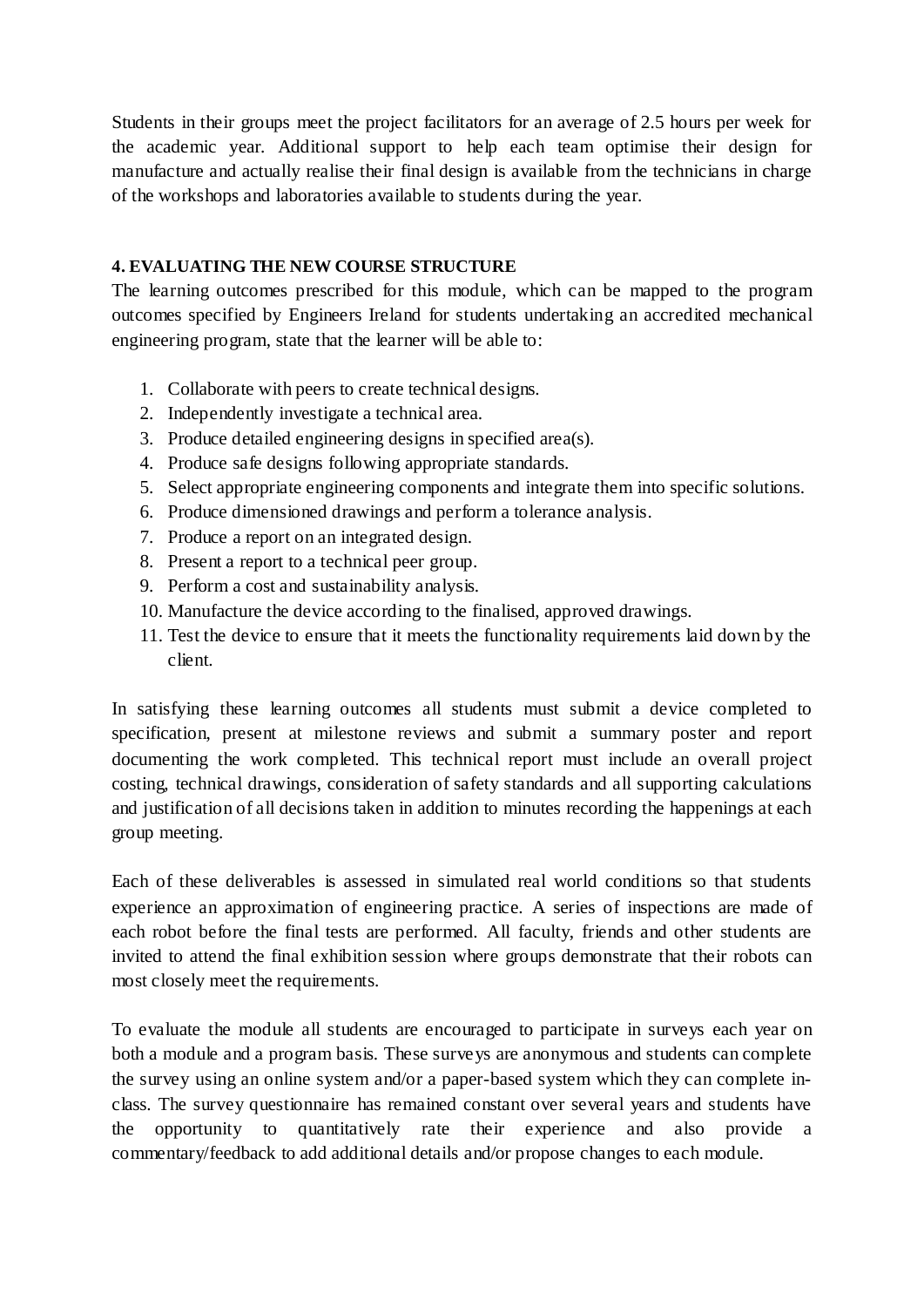Based on the surveys conducted, the students' responses are overwhelmingly positive:

- Almost 65% of the students highlighted the heavy workload involved with this module.

- More than 75% of the students expressed their enjoyment of the course despite the perceived heavy workload involved.

- 85% of students commented that they felt the course prepared them well for final year projects, particularly in terms of project management and presentation skills.

- One student from 2017-18 remarked that "Needless to say, this project was my highlight of 3rd year."

Students are typically proud of their achievements in completing these robots and informal feedback from employers interviewing students for internships has been very positive. A more extensive survey of graduates and employers will be performed once the students who have taken this module are working in industry.

Several subtle changes to the structure and organization of the module have been implemented as a result of student feedback. Work is ongoing to address a call for crossdiscipline interaction in the program which has been proposed by Engineers Ireland. In pursuit of this goal a pilot change is proposed for 2019-20 where electronic engineering students will work as "external suppliers" to design and supply particular sensing elements for the 2019-20 project, to design a scaled robotic fire tender, which will begin in September 2019. The mechanical engineering students will be expected to specify their sub-system requirements, review the proposals and then perform field acceptance tests so that they might deem the final proposals from their suppliers acceptable for integration into their overall machines.

#### **5. CONCLUDING REMARKS**

The revised module has resulted in more confident, resourceful and motivated students with demonstrable experience of designing, manufacturing and optimizing real engineering machines as they enter their final year of study and embark on their future careers. Monozukuri-style projects are more time consuming for students, lecturers and support staff since open ended self-directed design projects require many variations to be accommodated.

The precise Japanese meaning of monozukuri is broader than the literal interpretation which inspired the changes to this Design Projects module. It displays the Japanese culture's deep respect for the world at large and the need to use resources in a way that will not be wasteful. The monozukuri concept can help students to understand that a balance between production, resources and society needs to be maintained (Zokaei et al, 2014). In this way it reinforces the idea of sustainable manufacturing and will introduce students to a number of the United Nations Sustainability Development Goals (SDGs) such as responsible consumption and production.